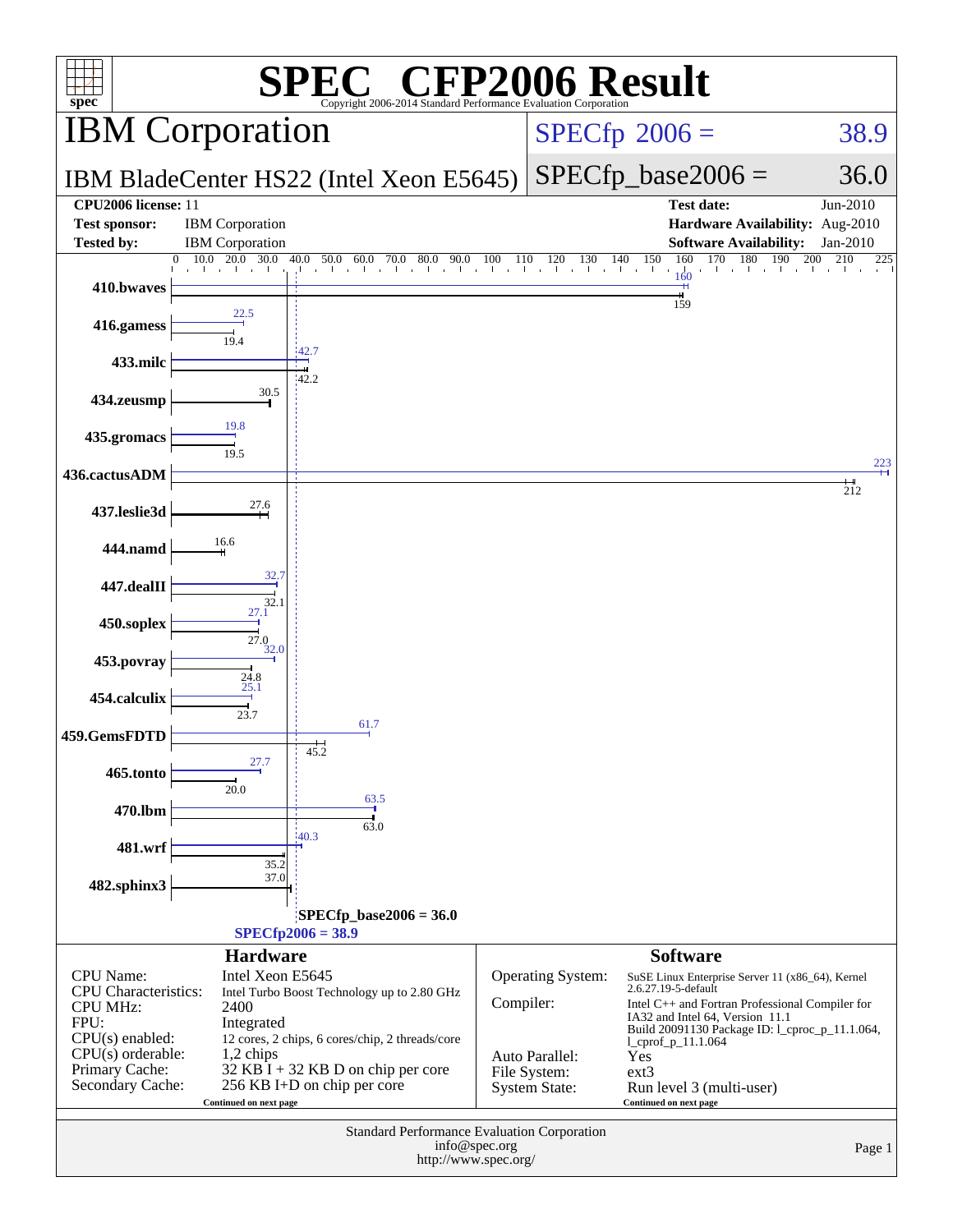

IBM Corporation

#### $SPECfp2006 = 38.9$  $SPECfp2006 = 38.9$

IBM BladeCenter HS22 (Intel Xeon E5645)  $\vert$  [SPECfp\\_base2006 =](http://www.spec.org/auto/cpu2006/Docs/result-fields.html#SPECfpbase2006) 36.0

| CPU <sub>2006</sub> license: 11                                            |                                                                                                                    |                                                            | $Jun-2010$<br><b>Test date:</b>           |
|----------------------------------------------------------------------------|--------------------------------------------------------------------------------------------------------------------|------------------------------------------------------------|-------------------------------------------|
| <b>Test sponsor:</b>                                                       | <b>IBM</b> Corporation                                                                                             |                                                            | Hardware Availability: Aug-2010           |
| <b>Tested by:</b>                                                          | <b>IBM</b> Corporation                                                                                             |                                                            | <b>Software Availability:</b><br>Jan-2010 |
| L3 Cache:<br>Other Cache:<br>Memory:<br>Disk Subsystem:<br>Other Hardware: | 12 MB I+D on chip per chip<br>None<br>24 GB (12 x 2 GB PC3-10600R CL9, 2 Rank)<br>1 x 73 GB SAS, 15000 RPM<br>None | <b>Base Pointers:</b><br>Peak Pointers:<br>Other Software: | 64-bit<br>$32/64$ -bit<br>None            |

| <b>Results Table</b>                                                                                     |                |              |                |       |                |       |                |              |                |              |                |              |
|----------------------------------------------------------------------------------------------------------|----------------|--------------|----------------|-------|----------------|-------|----------------|--------------|----------------|--------------|----------------|--------------|
|                                                                                                          |                |              | <b>Base</b>    |       |                |       | <b>Peak</b>    |              |                |              |                |              |
| <b>Benchmark</b>                                                                                         | <b>Seconds</b> | <b>Ratio</b> | <b>Seconds</b> | Ratio | <b>Seconds</b> | Ratio | <b>Seconds</b> | <b>Ratio</b> | <b>Seconds</b> | <b>Ratio</b> | <b>Seconds</b> | <b>Ratio</b> |
| 410.bwayes                                                                                               | 85.7           | 159          | 85.1           | 160   | 85.3           | 159   | 85.1           | 160          | 85.1           | <b>160</b>   | 84.3           | 161          |
| $416$ .gamess                                                                                            | 1013           | 19.3         | 1011           | 19.4  | 1011           | 19.4  | 872            | 22.5         | 873            | 22.4         | 871            | 22.5         |
| $433$ .milc                                                                                              | 218            | 42.2         | 222            | 41.4  | 217            | 42.3  | 215            | 42.7         | 216            | 42.6         | 215            | 42.8         |
| 434.zeusmp                                                                                               | 296            | 30.8         | 298            | 30.5  | 299            | 30.4  | 296            | 30.8         | 298            | 30.5         | 299            | 30.4         |
| $435$ .gromacs                                                                                           | 366            | 19.5         | 365            | 19.5  | 366            | 19.5  | 361            | 19.8         | 360            | 19.8         | 361            | 19.8         |
| 436.cactusADM                                                                                            | 56.0           | 213          | 56.2           | 212   | 56.8           | 210   | 53.4           | 224          | 53.5           | 223          | 54.0           | 221          |
| 437.leslie3d                                                                                             | 312            | 30.2         | 340            | 27.6  | 342            | 27.5  | 312            | 30.2         | 340            | 27.6         | 342            | 27.5         |
| 444.namd                                                                                                 | 484            | 16.6         | 514            | 15.6  | 484            | 16.6  | 484            | 16.6         | 514            | 15.6         | 484            | <b>16.6</b>  |
| 447.dealII                                                                                               | 356            | 32.1         | 356            | 32.1  | 356            | 32.1  | 350            | 32.7         | 348            | 32.9         | 350            | 32.7         |
| $450$ .soplex                                                                                            | 309            | 27.0         | 310            | 26.9  | 308            | 27.1  | 308            | 27.1         | 309            | 27.0         | 307            | 27.2         |
| 453.povray                                                                                               | 214            | 24.8         | 215            | 24.7  | 214            | 24.8  | 165            | 32.2         | 166            | 32.0         | 167            | 31.8         |
| 454.calculix                                                                                             | 346            | 23.9         | 348            | 23.7  | 348            | 23.7  | 329            | 25.1         | <u>329</u>     | 25.1         | 329            | 25.1         |
| 459.GemsFDTD                                                                                             | 235            | 45.2         | 234            | 45.2  | 222            | 47.7  | <u>172</u>     | 61.7         | 172            | 61.7         | 172            | 61.6         |
| 465.tonto                                                                                                | 492            | 20.0         | 493            | 19.9  | 493            | 20.0  | 355            | 27.7         | 356            | 27.6         | 355            | 27.7         |
| 470.1bm                                                                                                  | 218            | 63.0         | 218            | 63.0  | 219            | 62.7  | 216            | 63.5         | 216            | 63.7         | 218            | 63.1         |
| $ 481$ .wrf                                                                                              | 318            | 35.2         | 321            | 34.8  | 316            | 35.3  | 275            | 40.7         | 277            | 40.3         | 277            | 40.3         |
| $482$ .sphinx $3$                                                                                        | 522            | 37.3         | 527            | 37.0  | 527            | 37.0  | 522            | 37.3         | 527            | 37.0         | 527            | 37.0         |
| Results appear in the order in which they were run. Bold underlined text indicates a median measurement. |                |              |                |       |                |       |                |              |                |              |                |              |

#### **[Platform Notes](http://www.spec.org/auto/cpu2006/Docs/result-fields.html#PlatformNotes)**

 Turbo Mode enabled Turbo Boost set to Traditional Power C-states enabled Demand Scrub disabled

#### **[General Notes](http://www.spec.org/auto/cpu2006/Docs/result-fields.html#GeneralNotes)**

 'ulimit -s unlimited' was used to set the stack size to unlimited prior to run Binaries were compiled on SLES 10 with Binutils 2.18.50.0.7.20080502 OMP\_NUM\_THREADS set to number of cores KMP\_AFFINITY set to granularity=fine,scatter KMP\_STACKSIZE set to 200M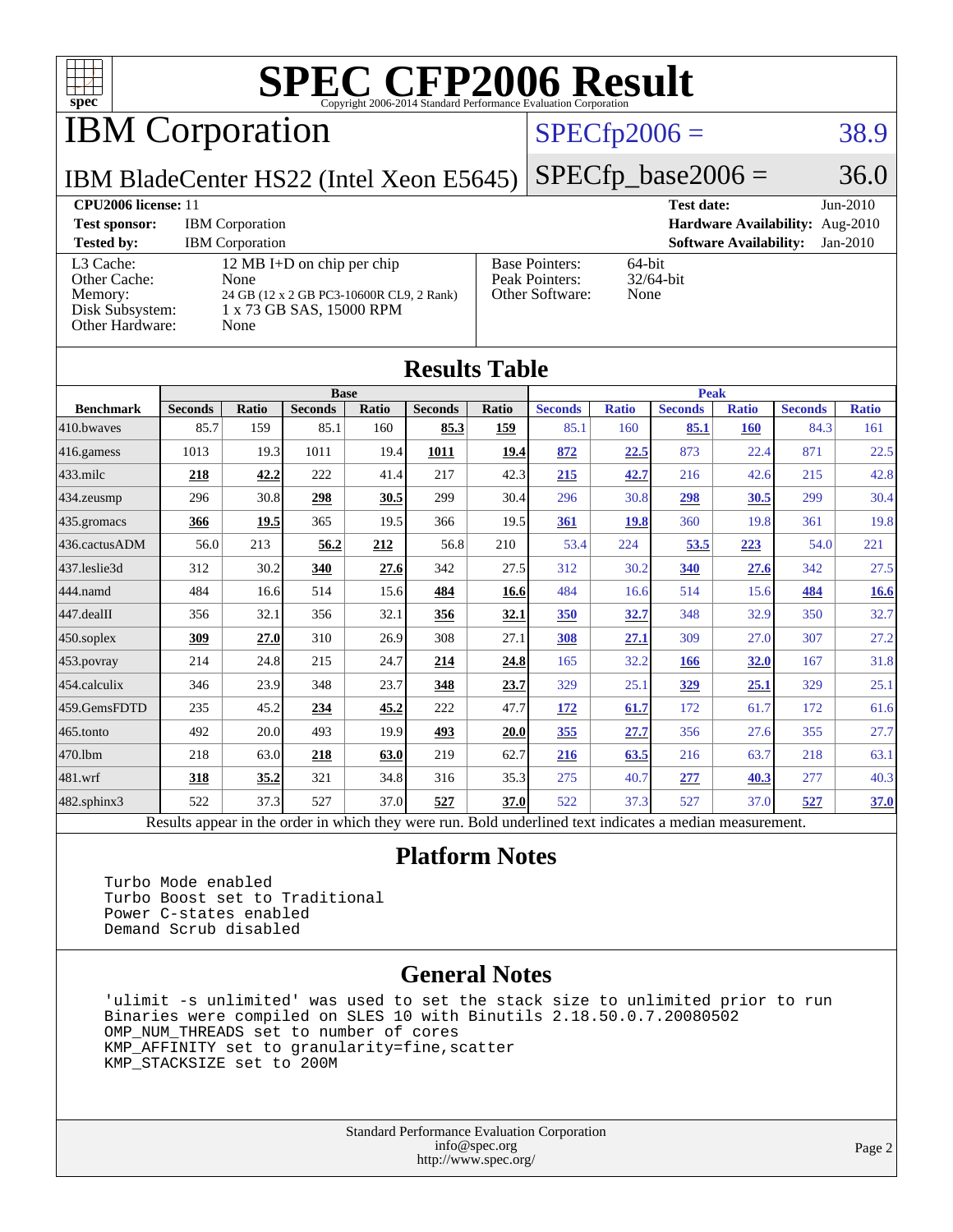

## IBM Corporation

 $SPECTp2006 = 38.9$ 

IBM BladeCenter HS22 (Intel Xeon E5645)  $SPECTp\_base2006 = 36.0$ 

**[Test sponsor:](http://www.spec.org/auto/cpu2006/Docs/result-fields.html#Testsponsor)** IBM Corporation **[Hardware Availability:](http://www.spec.org/auto/cpu2006/Docs/result-fields.html#HardwareAvailability)** Aug-2010

**[CPU2006 license:](http://www.spec.org/auto/cpu2006/Docs/result-fields.html#CPU2006license)** 11 **[Test date:](http://www.spec.org/auto/cpu2006/Docs/result-fields.html#Testdate)** Jun-2010 **[Tested by:](http://www.spec.org/auto/cpu2006/Docs/result-fields.html#Testedby)** IBM Corporation **[Software Availability:](http://www.spec.org/auto/cpu2006/Docs/result-fields.html#SoftwareAvailability)** Jan-2010

### **[Base Compiler Invocation](http://www.spec.org/auto/cpu2006/Docs/result-fields.html#BaseCompilerInvocation)**

[C benchmarks](http://www.spec.org/auto/cpu2006/Docs/result-fields.html#Cbenchmarks):  $\text{icc}$  -m64

[C++ benchmarks:](http://www.spec.org/auto/cpu2006/Docs/result-fields.html#CXXbenchmarks) [icpc -m64](http://www.spec.org/cpu2006/results/res2010q3/cpu2006-20100817-13012.flags.html#user_CXXbase_intel_icpc_64bit_bedb90c1146cab66620883ef4f41a67e)

[Fortran benchmarks](http://www.spec.org/auto/cpu2006/Docs/result-fields.html#Fortranbenchmarks): [ifort -m64](http://www.spec.org/cpu2006/results/res2010q3/cpu2006-20100817-13012.flags.html#user_FCbase_intel_ifort_64bit_ee9d0fb25645d0210d97eb0527dcc06e)

[Benchmarks using both Fortran and C](http://www.spec.org/auto/cpu2006/Docs/result-fields.html#BenchmarksusingbothFortranandC): [icc -m64](http://www.spec.org/cpu2006/results/res2010q3/cpu2006-20100817-13012.flags.html#user_CC_FCbase_intel_icc_64bit_0b7121f5ab7cfabee23d88897260401c) [ifort -m64](http://www.spec.org/cpu2006/results/res2010q3/cpu2006-20100817-13012.flags.html#user_CC_FCbase_intel_ifort_64bit_ee9d0fb25645d0210d97eb0527dcc06e)

#### **[Base Portability Flags](http://www.spec.org/auto/cpu2006/Docs/result-fields.html#BasePortabilityFlags)**

| 410.bwaves: -DSPEC CPU LP64                  |                                                                |
|----------------------------------------------|----------------------------------------------------------------|
| 416.gamess: - DSPEC_CPU_LP64                 |                                                                |
| 433.milc: -DSPEC CPU LP64                    |                                                                |
| 434.zeusmp: -DSPEC_CPU_LP64                  |                                                                |
| 435.gromacs: -DSPEC_CPU_LP64 -nofor_main     |                                                                |
| 436.cactusADM: - DSPEC CPU LP64 - nofor main |                                                                |
| 437.leslie3d: -DSPEC CPU LP64                |                                                                |
| 444.namd: - DSPEC CPU LP64                   |                                                                |
| 447.dealII: - DSPEC CPU LP64                 |                                                                |
| 450.soplex: -DSPEC_CPU_LP64                  |                                                                |
| 453.povray: -DSPEC_CPU_LP64                  |                                                                |
| 454.calculix: - DSPEC CPU LP64 - nofor main  |                                                                |
| 459. GemsFDTD: - DSPEC CPU LP64              |                                                                |
| 465.tonto: - DSPEC CPU LP64                  |                                                                |
| 470.1bm: - DSPEC CPU LP64                    |                                                                |
|                                              | 481.wrf: -DSPEC_CPU_LP64 -DSPEC_CPU_CASE_FLAG -DSPEC_CPU_LINUX |
| 482.sphinx3: -DSPEC_CPU_LP64                 |                                                                |
|                                              |                                                                |

#### **[Base Optimization Flags](http://www.spec.org/auto/cpu2006/Docs/result-fields.html#BaseOptimizationFlags)**

[C benchmarks](http://www.spec.org/auto/cpu2006/Docs/result-fields.html#Cbenchmarks): [-xSSE4.2](http://www.spec.org/cpu2006/results/res2010q3/cpu2006-20100817-13012.flags.html#user_CCbase_f-xSSE42_f91528193cf0b216347adb8b939d4107) [-ipo](http://www.spec.org/cpu2006/results/res2010q3/cpu2006-20100817-13012.flags.html#user_CCbase_f-ipo) [-O3](http://www.spec.org/cpu2006/results/res2010q3/cpu2006-20100817-13012.flags.html#user_CCbase_f-O3) [-no-prec-div](http://www.spec.org/cpu2006/results/res2010q3/cpu2006-20100817-13012.flags.html#user_CCbase_f-no-prec-div) [-static](http://www.spec.org/cpu2006/results/res2010q3/cpu2006-20100817-13012.flags.html#user_CCbase_f-static) [-parallel](http://www.spec.org/cpu2006/results/res2010q3/cpu2006-20100817-13012.flags.html#user_CCbase_f-parallel) [-opt-prefetch](http://www.spec.org/cpu2006/results/res2010q3/cpu2006-20100817-13012.flags.html#user_CCbase_f-opt-prefetch) [C++ benchmarks:](http://www.spec.org/auto/cpu2006/Docs/result-fields.html#CXXbenchmarks) [-xSSE4.2](http://www.spec.org/cpu2006/results/res2010q3/cpu2006-20100817-13012.flags.html#user_CXXbase_f-xSSE42_f91528193cf0b216347adb8b939d4107) [-ipo](http://www.spec.org/cpu2006/results/res2010q3/cpu2006-20100817-13012.flags.html#user_CXXbase_f-ipo) [-O3](http://www.spec.org/cpu2006/results/res2010q3/cpu2006-20100817-13012.flags.html#user_CXXbase_f-O3) [-no-prec-div](http://www.spec.org/cpu2006/results/res2010q3/cpu2006-20100817-13012.flags.html#user_CXXbase_f-no-prec-div) [-static](http://www.spec.org/cpu2006/results/res2010q3/cpu2006-20100817-13012.flags.html#user_CXXbase_f-static) [-parallel](http://www.spec.org/cpu2006/results/res2010q3/cpu2006-20100817-13012.flags.html#user_CXXbase_f-parallel) [-opt-prefetch](http://www.spec.org/cpu2006/results/res2010q3/cpu2006-20100817-13012.flags.html#user_CXXbase_f-opt-prefetch) [Fortran benchmarks](http://www.spec.org/auto/cpu2006/Docs/result-fields.html#Fortranbenchmarks): [-xSSE4.2](http://www.spec.org/cpu2006/results/res2010q3/cpu2006-20100817-13012.flags.html#user_FCbase_f-xSSE42_f91528193cf0b216347adb8b939d4107) [-ipo](http://www.spec.org/cpu2006/results/res2010q3/cpu2006-20100817-13012.flags.html#user_FCbase_f-ipo) [-O3](http://www.spec.org/cpu2006/results/res2010q3/cpu2006-20100817-13012.flags.html#user_FCbase_f-O3) [-no-prec-div](http://www.spec.org/cpu2006/results/res2010q3/cpu2006-20100817-13012.flags.html#user_FCbase_f-no-prec-div) [-static](http://www.spec.org/cpu2006/results/res2010q3/cpu2006-20100817-13012.flags.html#user_FCbase_f-static) [-parallel](http://www.spec.org/cpu2006/results/res2010q3/cpu2006-20100817-13012.flags.html#user_FCbase_f-parallel) [-opt-prefetch](http://www.spec.org/cpu2006/results/res2010q3/cpu2006-20100817-13012.flags.html#user_FCbase_f-opt-prefetch) [Benchmarks using both Fortran and C](http://www.spec.org/auto/cpu2006/Docs/result-fields.html#BenchmarksusingbothFortranandC): [-xSSE4.2](http://www.spec.org/cpu2006/results/res2010q3/cpu2006-20100817-13012.flags.html#user_CC_FCbase_f-xSSE42_f91528193cf0b216347adb8b939d4107) [-ipo](http://www.spec.org/cpu2006/results/res2010q3/cpu2006-20100817-13012.flags.html#user_CC_FCbase_f-ipo) [-O3](http://www.spec.org/cpu2006/results/res2010q3/cpu2006-20100817-13012.flags.html#user_CC_FCbase_f-O3) [-no-prec-div](http://www.spec.org/cpu2006/results/res2010q3/cpu2006-20100817-13012.flags.html#user_CC_FCbase_f-no-prec-div) [-static](http://www.spec.org/cpu2006/results/res2010q3/cpu2006-20100817-13012.flags.html#user_CC_FCbase_f-static) [-parallel](http://www.spec.org/cpu2006/results/res2010q3/cpu2006-20100817-13012.flags.html#user_CC_FCbase_f-parallel) [-opt-prefetch](http://www.spec.org/cpu2006/results/res2010q3/cpu2006-20100817-13012.flags.html#user_CC_FCbase_f-opt-prefetch)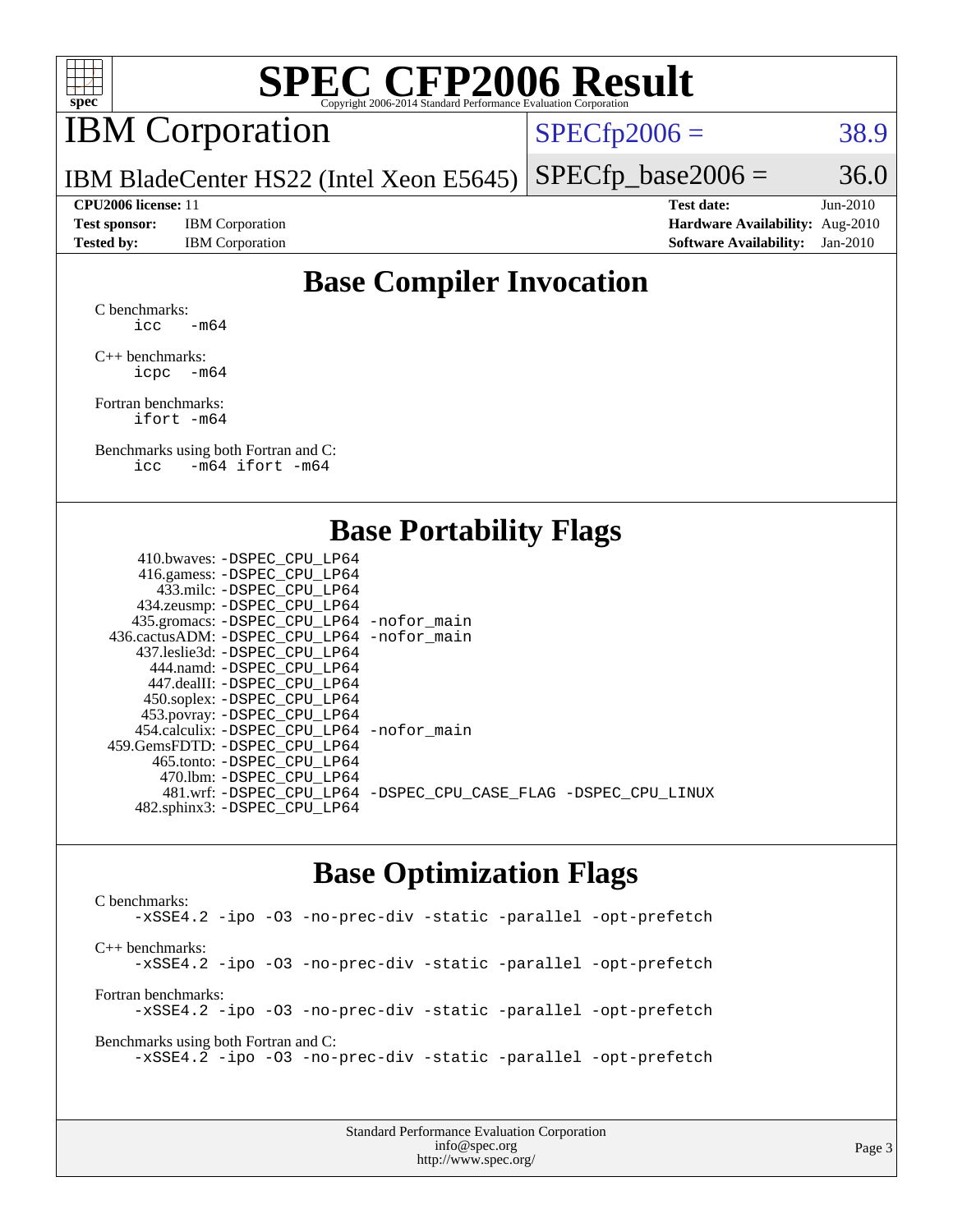

### IBM Corporation

 $SPECfp2006 = 38.9$  $SPECfp2006 = 38.9$ 

IBM BladeCenter HS22 (Intel Xeon E5645)  $SPECTp\_base2006 = 36.0$ 

**[Test sponsor:](http://www.spec.org/auto/cpu2006/Docs/result-fields.html#Testsponsor)** IBM Corporation **[Hardware Availability:](http://www.spec.org/auto/cpu2006/Docs/result-fields.html#HardwareAvailability)** Aug-2010

**[CPU2006 license:](http://www.spec.org/auto/cpu2006/Docs/result-fields.html#CPU2006license)** 11 **[Test date:](http://www.spec.org/auto/cpu2006/Docs/result-fields.html#Testdate)** Jun-2010 **[Tested by:](http://www.spec.org/auto/cpu2006/Docs/result-fields.html#Testedby)** IBM Corporation **[Software Availability:](http://www.spec.org/auto/cpu2006/Docs/result-fields.html#SoftwareAvailability)** Jan-2010

### **[Peak Compiler Invocation](http://www.spec.org/auto/cpu2006/Docs/result-fields.html#PeakCompilerInvocation)**

[C benchmarks](http://www.spec.org/auto/cpu2006/Docs/result-fields.html#Cbenchmarks):  $\text{icc}$   $-\text{m64}$ 

[C++ benchmarks:](http://www.spec.org/auto/cpu2006/Docs/result-fields.html#CXXbenchmarks) [icpc -m64](http://www.spec.org/cpu2006/results/res2010q3/cpu2006-20100817-13012.flags.html#user_CXXpeak_intel_icpc_64bit_bedb90c1146cab66620883ef4f41a67e)

[Fortran benchmarks](http://www.spec.org/auto/cpu2006/Docs/result-fields.html#Fortranbenchmarks): [ifort -m64](http://www.spec.org/cpu2006/results/res2010q3/cpu2006-20100817-13012.flags.html#user_FCpeak_intel_ifort_64bit_ee9d0fb25645d0210d97eb0527dcc06e)

[Benchmarks using both Fortran and C](http://www.spec.org/auto/cpu2006/Docs/result-fields.html#BenchmarksusingbothFortranandC): [icc -m64](http://www.spec.org/cpu2006/results/res2010q3/cpu2006-20100817-13012.flags.html#user_CC_FCpeak_intel_icc_64bit_0b7121f5ab7cfabee23d88897260401c) [ifort -m64](http://www.spec.org/cpu2006/results/res2010q3/cpu2006-20100817-13012.flags.html#user_CC_FCpeak_intel_ifort_64bit_ee9d0fb25645d0210d97eb0527dcc06e)

#### **[Peak Portability Flags](http://www.spec.org/auto/cpu2006/Docs/result-fields.html#PeakPortabilityFlags)**

Same as Base Portability Flags

### **[Peak Optimization Flags](http://www.spec.org/auto/cpu2006/Docs/result-fields.html#PeakOptimizationFlags)**

[C benchmarks](http://www.spec.org/auto/cpu2006/Docs/result-fields.html#Cbenchmarks):

 433.milc: [-xSSE4.2](http://www.spec.org/cpu2006/results/res2010q3/cpu2006-20100817-13012.flags.html#user_peakPASS2_CFLAGSPASS2_LDFLAGS433_milc_f-xSSE42_f91528193cf0b216347adb8b939d4107)(pass 2) [-prof-gen](http://www.spec.org/cpu2006/results/res2010q3/cpu2006-20100817-13012.flags.html#user_peakPASS1_CFLAGSPASS1_LDFLAGS433_milc_prof_gen_e43856698f6ca7b7e442dfd80e94a8fc)(pass 1) [-ipo](http://www.spec.org/cpu2006/results/res2010q3/cpu2006-20100817-13012.flags.html#user_peakPASS2_CFLAGSPASS2_LDFLAGS433_milc_f-ipo)(pass 2) [-O3](http://www.spec.org/cpu2006/results/res2010q3/cpu2006-20100817-13012.flags.html#user_peakPASS2_CFLAGSPASS2_LDFLAGS433_milc_f-O3)(pass 2) [-no-prec-div](http://www.spec.org/cpu2006/results/res2010q3/cpu2006-20100817-13012.flags.html#user_peakPASS2_CFLAGSPASS2_LDFLAGS433_milc_f-no-prec-div)(pass 2) [-static](http://www.spec.org/cpu2006/results/res2010q3/cpu2006-20100817-13012.flags.html#user_peakPASS2_CFLAGSPASS2_LDFLAGS433_milc_f-static)(pass 2) [-prof-use](http://www.spec.org/cpu2006/results/res2010q3/cpu2006-20100817-13012.flags.html#user_peakPASS2_CFLAGSPASS2_LDFLAGS433_milc_prof_use_bccf7792157ff70d64e32fe3e1250b55)(pass 2) [-ansi-alias](http://www.spec.org/cpu2006/results/res2010q3/cpu2006-20100817-13012.flags.html#user_peakOPTIMIZE433_milc_f-ansi-alias)

 470.lbm: [-xSSE4.2](http://www.spec.org/cpu2006/results/res2010q3/cpu2006-20100817-13012.flags.html#user_peakPASS2_CFLAGSPASS2_LDFLAGS470_lbm_f-xSSE42_f91528193cf0b216347adb8b939d4107)(pass 2) [-prof-gen](http://www.spec.org/cpu2006/results/res2010q3/cpu2006-20100817-13012.flags.html#user_peakPASS1_CFLAGSPASS1_LDFLAGS470_lbm_prof_gen_e43856698f6ca7b7e442dfd80e94a8fc)(pass 1) [-ipo](http://www.spec.org/cpu2006/results/res2010q3/cpu2006-20100817-13012.flags.html#user_peakPASS2_CFLAGSPASS2_LDFLAGS470_lbm_f-ipo)(pass 2) [-O3](http://www.spec.org/cpu2006/results/res2010q3/cpu2006-20100817-13012.flags.html#user_peakPASS2_CFLAGSPASS2_LDFLAGS470_lbm_f-O3)(pass 2) [-no-prec-div](http://www.spec.org/cpu2006/results/res2010q3/cpu2006-20100817-13012.flags.html#user_peakPASS2_CFLAGSPASS2_LDFLAGS470_lbm_f-no-prec-div)(pass 2) [-static](http://www.spec.org/cpu2006/results/res2010q3/cpu2006-20100817-13012.flags.html#user_peakPASS2_CFLAGSPASS2_LDFLAGS470_lbm_f-static)(pass 2) [-prof-use](http://www.spec.org/cpu2006/results/res2010q3/cpu2006-20100817-13012.flags.html#user_peakPASS2_CFLAGSPASS2_LDFLAGS470_lbm_prof_use_bccf7792157ff70d64e32fe3e1250b55)(pass 2) [-parallel](http://www.spec.org/cpu2006/results/res2010q3/cpu2006-20100817-13012.flags.html#user_peakOPTIMIZE470_lbm_f-parallel) [-ansi-alias](http://www.spec.org/cpu2006/results/res2010q3/cpu2006-20100817-13012.flags.html#user_peakOPTIMIZE470_lbm_f-ansi-alias) [-auto-ilp32](http://www.spec.org/cpu2006/results/res2010q3/cpu2006-20100817-13012.flags.html#user_peakCOPTIMIZE470_lbm_f-auto-ilp32)

 $482$ .sphinx3: basepeak = yes

[C++ benchmarks:](http://www.spec.org/auto/cpu2006/Docs/result-fields.html#CXXbenchmarks)

 $444$ .namd: basepeak = yes

 447.dealII: [-xSSE4.2](http://www.spec.org/cpu2006/results/res2010q3/cpu2006-20100817-13012.flags.html#user_peakPASS2_CXXFLAGSPASS2_LDFLAGS447_dealII_f-xSSE42_f91528193cf0b216347adb8b939d4107)(pass 2) [-prof-gen](http://www.spec.org/cpu2006/results/res2010q3/cpu2006-20100817-13012.flags.html#user_peakPASS1_CXXFLAGSPASS1_LDFLAGS447_dealII_prof_gen_e43856698f6ca7b7e442dfd80e94a8fc)(pass 1) [-ipo](http://www.spec.org/cpu2006/results/res2010q3/cpu2006-20100817-13012.flags.html#user_peakPASS2_CXXFLAGSPASS2_LDFLAGS447_dealII_f-ipo)(pass 2) [-O3](http://www.spec.org/cpu2006/results/res2010q3/cpu2006-20100817-13012.flags.html#user_peakPASS2_CXXFLAGSPASS2_LDFLAGS447_dealII_f-O3)(pass 2) [-no-prec-div](http://www.spec.org/cpu2006/results/res2010q3/cpu2006-20100817-13012.flags.html#user_peakPASS2_CXXFLAGSPASS2_LDFLAGS447_dealII_f-no-prec-div)(pass 2) [-static](http://www.spec.org/cpu2006/results/res2010q3/cpu2006-20100817-13012.flags.html#user_peakPASS2_CXXFLAGSPASS2_LDFLAGS447_dealII_f-static)(pass 2) [-prof-use](http://www.spec.org/cpu2006/results/res2010q3/cpu2006-20100817-13012.flags.html#user_peakPASS2_CXXFLAGSPASS2_LDFLAGS447_dealII_prof_use_bccf7792157ff70d64e32fe3e1250b55)(pass 2) [-unroll2](http://www.spec.org/cpu2006/results/res2010q3/cpu2006-20100817-13012.flags.html#user_peakOPTIMIZE447_dealII_f-unroll_784dae83bebfb236979b41d2422d7ec2) [-ansi-alias](http://www.spec.org/cpu2006/results/res2010q3/cpu2006-20100817-13012.flags.html#user_peakOPTIMIZE447_dealII_f-ansi-alias) [-scalar-rep-](http://www.spec.org/cpu2006/results/res2010q3/cpu2006-20100817-13012.flags.html#user_peakOPTIMIZE447_dealII_f-disablescalarrep_abbcad04450fb118e4809c81d83c8a1d) [-auto-ilp32](http://www.spec.org/cpu2006/results/res2010q3/cpu2006-20100817-13012.flags.html#user_peakCXXOPTIMIZE447_dealII_f-auto-ilp32)

 $450.\text{soplex: } -x\text{SSE4}.2(\text{pass 2}) -\text{prof-gen}(\text{pass 1}) -\text{ipo}(\text{pass 2}) -\text{O3}(\text{pass 2})$ [-no-prec-div](http://www.spec.org/cpu2006/results/res2010q3/cpu2006-20100817-13012.flags.html#user_peakPASS2_CXXFLAGSPASS2_LDFLAGS450_soplex_f-no-prec-div)(pass 2) [-static](http://www.spec.org/cpu2006/results/res2010q3/cpu2006-20100817-13012.flags.html#user_peakPASS2_CXXFLAGSPASS2_LDFLAGS450_soplex_f-static)(pass 2) [-prof-use](http://www.spec.org/cpu2006/results/res2010q3/cpu2006-20100817-13012.flags.html#user_peakPASS2_CXXFLAGSPASS2_LDFLAGS450_soplex_prof_use_bccf7792157ff70d64e32fe3e1250b55)(pass 2) [-opt-malloc-options=3](http://www.spec.org/cpu2006/results/res2010q3/cpu2006-20100817-13012.flags.html#user_peakOPTIMIZE450_soplex_f-opt-malloc-options_13ab9b803cf986b4ee62f0a5998c2238) [-auto-ilp32](http://www.spec.org/cpu2006/results/res2010q3/cpu2006-20100817-13012.flags.html#user_peakCXXOPTIMIZE450_soplex_f-auto-ilp32)

 453.povray: [-xSSE4.2](http://www.spec.org/cpu2006/results/res2010q3/cpu2006-20100817-13012.flags.html#user_peakPASS2_CXXFLAGSPASS2_LDFLAGS453_povray_f-xSSE42_f91528193cf0b216347adb8b939d4107)(pass 2) [-prof-gen](http://www.spec.org/cpu2006/results/res2010q3/cpu2006-20100817-13012.flags.html#user_peakPASS1_CXXFLAGSPASS1_LDFLAGS453_povray_prof_gen_e43856698f6ca7b7e442dfd80e94a8fc)(pass 1) [-ipo](http://www.spec.org/cpu2006/results/res2010q3/cpu2006-20100817-13012.flags.html#user_peakPASS2_CXXFLAGSPASS2_LDFLAGS453_povray_f-ipo)(pass 2) [-O3](http://www.spec.org/cpu2006/results/res2010q3/cpu2006-20100817-13012.flags.html#user_peakPASS2_CXXFLAGSPASS2_LDFLAGS453_povray_f-O3)(pass 2) [-no-prec-div](http://www.spec.org/cpu2006/results/res2010q3/cpu2006-20100817-13012.flags.html#user_peakPASS2_CXXFLAGSPASS2_LDFLAGS453_povray_f-no-prec-div)(pass 2) [-static](http://www.spec.org/cpu2006/results/res2010q3/cpu2006-20100817-13012.flags.html#user_peakPASS2_CXXFLAGSPASS2_LDFLAGS453_povray_f-static)(pass 2) [-prof-use](http://www.spec.org/cpu2006/results/res2010q3/cpu2006-20100817-13012.flags.html#user_peakPASS2_CXXFLAGSPASS2_LDFLAGS453_povray_prof_use_bccf7792157ff70d64e32fe3e1250b55)(pass 2) [-unroll4](http://www.spec.org/cpu2006/results/res2010q3/cpu2006-20100817-13012.flags.html#user_peakCXXOPTIMIZE453_povray_f-unroll_4e5e4ed65b7fd20bdcd365bec371b81f) [-ansi-alias](http://www.spec.org/cpu2006/results/res2010q3/cpu2006-20100817-13012.flags.html#user_peakCXXOPTIMIZE453_povray_f-ansi-alias)

Continued on next page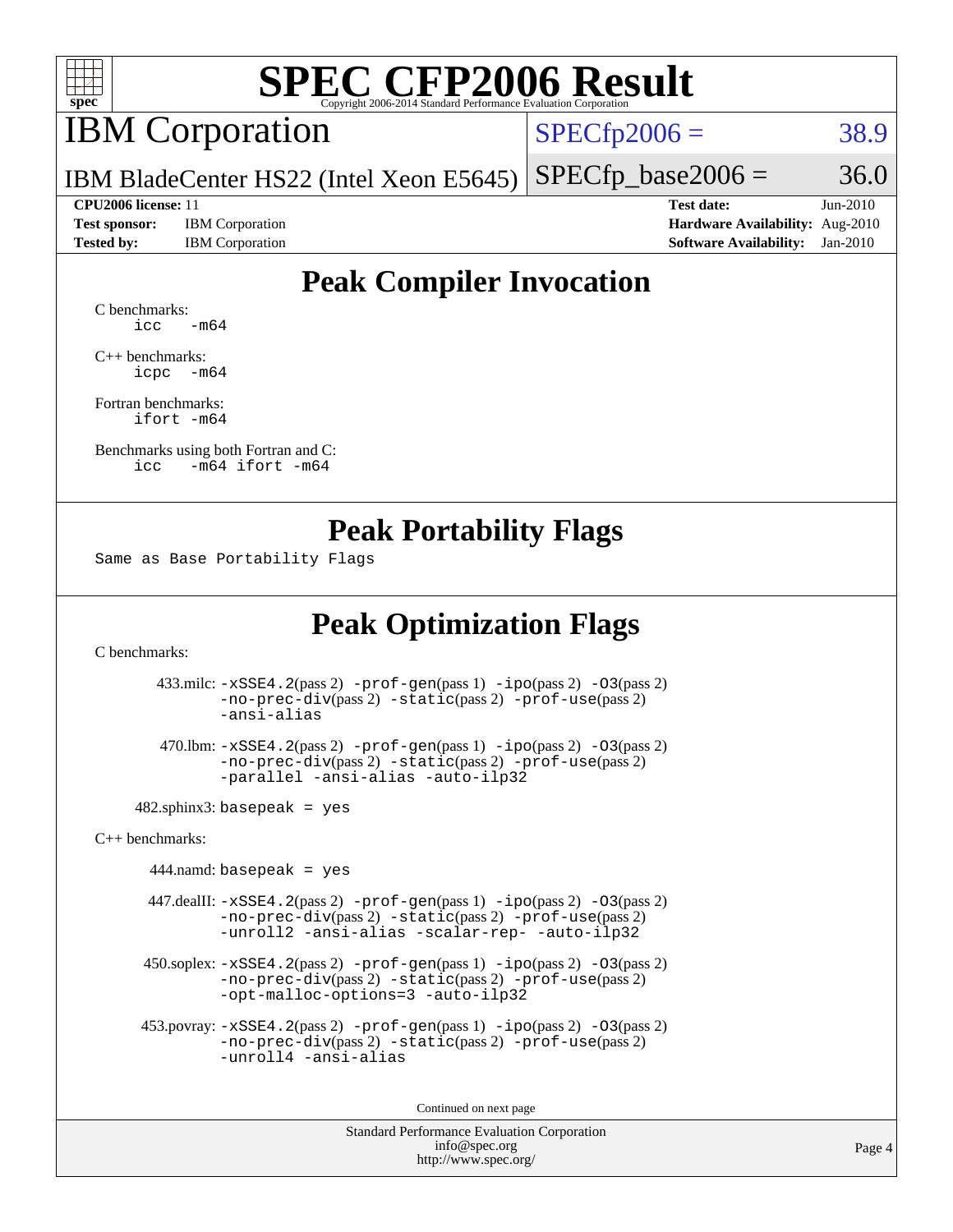

IBM Corporation

 $SPECTp2006 = 38.9$ 

IBM BladeCenter HS22 (Intel Xeon E5645)  $SPECTp\_base2006 = 36.0$ 

**[Test sponsor:](http://www.spec.org/auto/cpu2006/Docs/result-fields.html#Testsponsor)** IBM Corporation **[Hardware Availability:](http://www.spec.org/auto/cpu2006/Docs/result-fields.html#HardwareAvailability)** Aug-2010 **[Tested by:](http://www.spec.org/auto/cpu2006/Docs/result-fields.html#Testedby)** IBM Corporation **[Software Availability:](http://www.spec.org/auto/cpu2006/Docs/result-fields.html#SoftwareAvailability)** Jan-2010

**[CPU2006 license:](http://www.spec.org/auto/cpu2006/Docs/result-fields.html#CPU2006license)** 11 **[Test date:](http://www.spec.org/auto/cpu2006/Docs/result-fields.html#Testdate)** Jun-2010

## **[Peak Optimization Flags \(Continued\)](http://www.spec.org/auto/cpu2006/Docs/result-fields.html#PeakOptimizationFlags)**

[Fortran benchmarks](http://www.spec.org/auto/cpu2006/Docs/result-fields.html#Fortranbenchmarks):

 410.bwaves: [-xSSE4.2](http://www.spec.org/cpu2006/results/res2010q3/cpu2006-20100817-13012.flags.html#user_peakOPTIMIZE410_bwaves_f-xSSE42_f91528193cf0b216347adb8b939d4107) [-ipo](http://www.spec.org/cpu2006/results/res2010q3/cpu2006-20100817-13012.flags.html#user_peakOPTIMIZE410_bwaves_f-ipo) [-O3](http://www.spec.org/cpu2006/results/res2010q3/cpu2006-20100817-13012.flags.html#user_peakOPTIMIZE410_bwaves_f-O3) [-no-prec-div](http://www.spec.org/cpu2006/results/res2010q3/cpu2006-20100817-13012.flags.html#user_peakOPTIMIZE410_bwaves_f-no-prec-div) [-static](http://www.spec.org/cpu2006/results/res2010q3/cpu2006-20100817-13012.flags.html#user_peakOPTIMIZE410_bwaves_f-static) [-opt-prefetch](http://www.spec.org/cpu2006/results/res2010q3/cpu2006-20100817-13012.flags.html#user_peakOPTIMIZE410_bwaves_f-opt-prefetch) [-parallel](http://www.spec.org/cpu2006/results/res2010q3/cpu2006-20100817-13012.flags.html#user_peakOPTIMIZE410_bwaves_f-parallel) 416.gamess: [-xSSE4.2](http://www.spec.org/cpu2006/results/res2010q3/cpu2006-20100817-13012.flags.html#user_peakPASS2_FFLAGSPASS2_LDFLAGS416_gamess_f-xSSE42_f91528193cf0b216347adb8b939d4107)(pass 2) [-prof-gen](http://www.spec.org/cpu2006/results/res2010q3/cpu2006-20100817-13012.flags.html#user_peakPASS1_FFLAGSPASS1_LDFLAGS416_gamess_prof_gen_e43856698f6ca7b7e442dfd80e94a8fc)(pass 1) [-ipo](http://www.spec.org/cpu2006/results/res2010q3/cpu2006-20100817-13012.flags.html#user_peakPASS2_FFLAGSPASS2_LDFLAGS416_gamess_f-ipo)(pass 2) [-O3](http://www.spec.org/cpu2006/results/res2010q3/cpu2006-20100817-13012.flags.html#user_peakPASS2_FFLAGSPASS2_LDFLAGS416_gamess_f-O3)(pass 2) [-no-prec-div](http://www.spec.org/cpu2006/results/res2010q3/cpu2006-20100817-13012.flags.html#user_peakPASS2_FFLAGSPASS2_LDFLAGS416_gamess_f-no-prec-div)(pass 2) [-static](http://www.spec.org/cpu2006/results/res2010q3/cpu2006-20100817-13012.flags.html#user_peakPASS2_FFLAGSPASS2_LDFLAGS416_gamess_f-static)(pass 2) [-prof-use](http://www.spec.org/cpu2006/results/res2010q3/cpu2006-20100817-13012.flags.html#user_peakPASS2_FFLAGSPASS2_LDFLAGS416_gamess_prof_use_bccf7792157ff70d64e32fe3e1250b55)(pass 2) [-unroll2](http://www.spec.org/cpu2006/results/res2010q3/cpu2006-20100817-13012.flags.html#user_peakOPTIMIZE416_gamess_f-unroll_784dae83bebfb236979b41d2422d7ec2) [-Ob0](http://www.spec.org/cpu2006/results/res2010q3/cpu2006-20100817-13012.flags.html#user_peakOPTIMIZE416_gamess_f-Ob_n_fbe6f6428adb7d4b74b1e99bb2444c2d) [-ansi-alias](http://www.spec.org/cpu2006/results/res2010q3/cpu2006-20100817-13012.flags.html#user_peakOPTIMIZE416_gamess_f-ansi-alias) [-scalar-rep-](http://www.spec.org/cpu2006/results/res2010q3/cpu2006-20100817-13012.flags.html#user_peakOPTIMIZE416_gamess_f-disablescalarrep_abbcad04450fb118e4809c81d83c8a1d) 434.zeusmp: basepeak = yes 437.leslie3d: basepeak = yes 459.GemsFDTD: [-xSSE4.2](http://www.spec.org/cpu2006/results/res2010q3/cpu2006-20100817-13012.flags.html#user_peakPASS2_FFLAGSPASS2_LDFLAGS459_GemsFDTD_f-xSSE42_f91528193cf0b216347adb8b939d4107)(pass 2) [-prof-gen](http://www.spec.org/cpu2006/results/res2010q3/cpu2006-20100817-13012.flags.html#user_peakPASS1_FFLAGSPASS1_LDFLAGS459_GemsFDTD_prof_gen_e43856698f6ca7b7e442dfd80e94a8fc)(pass 1) [-ipo](http://www.spec.org/cpu2006/results/res2010q3/cpu2006-20100817-13012.flags.html#user_peakPASS2_FFLAGSPASS2_LDFLAGS459_GemsFDTD_f-ipo)(pass 2) [-O3](http://www.spec.org/cpu2006/results/res2010q3/cpu2006-20100817-13012.flags.html#user_peakPASS2_FFLAGSPASS2_LDFLAGS459_GemsFDTD_f-O3)(pass 2) [-no-prec-div](http://www.spec.org/cpu2006/results/res2010q3/cpu2006-20100817-13012.flags.html#user_peakPASS2_FFLAGSPASS2_LDFLAGS459_GemsFDTD_f-no-prec-div)(pass 2) [-static](http://www.spec.org/cpu2006/results/res2010q3/cpu2006-20100817-13012.flags.html#user_peakPASS2_FFLAGSPASS2_LDFLAGS459_GemsFDTD_f-static)(pass 2) [-prof-use](http://www.spec.org/cpu2006/results/res2010q3/cpu2006-20100817-13012.flags.html#user_peakPASS2_FFLAGSPASS2_LDFLAGS459_GemsFDTD_prof_use_bccf7792157ff70d64e32fe3e1250b55)(pass 2) [-unroll2](http://www.spec.org/cpu2006/results/res2010q3/cpu2006-20100817-13012.flags.html#user_peakOPTIMIZE459_GemsFDTD_f-unroll_784dae83bebfb236979b41d2422d7ec2) [-Ob0](http://www.spec.org/cpu2006/results/res2010q3/cpu2006-20100817-13012.flags.html#user_peakOPTIMIZE459_GemsFDTD_f-Ob_n_fbe6f6428adb7d4b74b1e99bb2444c2d) [-opt-prefetch](http://www.spec.org/cpu2006/results/res2010q3/cpu2006-20100817-13012.flags.html#user_peakOPTIMIZE459_GemsFDTD_f-opt-prefetch) [-parallel](http://www.spec.org/cpu2006/results/res2010q3/cpu2006-20100817-13012.flags.html#user_peakOPTIMIZE459_GemsFDTD_f-parallel) 465.tonto: [-xSSE4.2](http://www.spec.org/cpu2006/results/res2010q3/cpu2006-20100817-13012.flags.html#user_peakPASS2_FFLAGSPASS2_LDFLAGS465_tonto_f-xSSE42_f91528193cf0b216347adb8b939d4107)(pass 2) [-prof-gen](http://www.spec.org/cpu2006/results/res2010q3/cpu2006-20100817-13012.flags.html#user_peakPASS1_FFLAGSPASS1_LDFLAGS465_tonto_prof_gen_e43856698f6ca7b7e442dfd80e94a8fc)(pass 1) [-ipo](http://www.spec.org/cpu2006/results/res2010q3/cpu2006-20100817-13012.flags.html#user_peakPASS2_FFLAGSPASS2_LDFLAGS465_tonto_f-ipo)(pass 2) [-O3](http://www.spec.org/cpu2006/results/res2010q3/cpu2006-20100817-13012.flags.html#user_peakPASS2_FFLAGSPASS2_LDFLAGS465_tonto_f-O3)(pass 2) [-no-prec-div](http://www.spec.org/cpu2006/results/res2010q3/cpu2006-20100817-13012.flags.html#user_peakPASS2_FFLAGSPASS2_LDFLAGS465_tonto_f-no-prec-div)(pass 2) [-static](http://www.spec.org/cpu2006/results/res2010q3/cpu2006-20100817-13012.flags.html#user_peakPASS2_FFLAGSPASS2_LDFLAGS465_tonto_f-static)(pass 2) [-prof-use](http://www.spec.org/cpu2006/results/res2010q3/cpu2006-20100817-13012.flags.html#user_peakPASS2_FFLAGSPASS2_LDFLAGS465_tonto_prof_use_bccf7792157ff70d64e32fe3e1250b55)(pass 2) [-inline-calloc](http://www.spec.org/cpu2006/results/res2010q3/cpu2006-20100817-13012.flags.html#user_peakOPTIMIZE465_tonto_f-inline-calloc) [-opt-malloc-options=3](http://www.spec.org/cpu2006/results/res2010q3/cpu2006-20100817-13012.flags.html#user_peakOPTIMIZE465_tonto_f-opt-malloc-options_13ab9b803cf986b4ee62f0a5998c2238) [-auto](http://www.spec.org/cpu2006/results/res2010q3/cpu2006-20100817-13012.flags.html#user_peakOPTIMIZE465_tonto_f-auto) [-unroll4](http://www.spec.org/cpu2006/results/res2010q3/cpu2006-20100817-13012.flags.html#user_peakOPTIMIZE465_tonto_f-unroll_4e5e4ed65b7fd20bdcd365bec371b81f) [Benchmarks using both Fortran and C](http://www.spec.org/auto/cpu2006/Docs/result-fields.html#BenchmarksusingbothFortranandC): 435.gromacs: [-xSSE4.2](http://www.spec.org/cpu2006/results/res2010q3/cpu2006-20100817-13012.flags.html#user_peakPASS2_CFLAGSPASS2_FFLAGSPASS2_LDFLAGS435_gromacs_f-xSSE42_f91528193cf0b216347adb8b939d4107)(pass 2) [-prof-gen](http://www.spec.org/cpu2006/results/res2010q3/cpu2006-20100817-13012.flags.html#user_peakPASS1_CFLAGSPASS1_FFLAGSPASS1_LDFLAGS435_gromacs_prof_gen_e43856698f6ca7b7e442dfd80e94a8fc)(pass 1) [-ipo](http://www.spec.org/cpu2006/results/res2010q3/cpu2006-20100817-13012.flags.html#user_peakPASS2_CFLAGSPASS2_FFLAGSPASS2_LDFLAGS435_gromacs_f-ipo)(pass 2) [-O3](http://www.spec.org/cpu2006/results/res2010q3/cpu2006-20100817-13012.flags.html#user_peakPASS2_CFLAGSPASS2_FFLAGSPASS2_LDFLAGS435_gromacs_f-O3)(pass 2) [-no-prec-div](http://www.spec.org/cpu2006/results/res2010q3/cpu2006-20100817-13012.flags.html#user_peakPASS2_CFLAGSPASS2_FFLAGSPASS2_LDFLAGS435_gromacs_f-no-prec-div)(pass 2) [-static](http://www.spec.org/cpu2006/results/res2010q3/cpu2006-20100817-13012.flags.html#user_peakPASS2_CFLAGSPASS2_FFLAGSPASS2_LDFLAGS435_gromacs_f-static)(pass 2) [-prof-use](http://www.spec.org/cpu2006/results/res2010q3/cpu2006-20100817-13012.flags.html#user_peakPASS2_CFLAGSPASS2_FFLAGSPASS2_LDFLAGS435_gromacs_prof_use_bccf7792157ff70d64e32fe3e1250b55)(pass 2) [-opt-prefetch](http://www.spec.org/cpu2006/results/res2010q3/cpu2006-20100817-13012.flags.html#user_peakOPTIMIZE435_gromacs_f-opt-prefetch) [-auto-ilp32](http://www.spec.org/cpu2006/results/res2010q3/cpu2006-20100817-13012.flags.html#user_peakCOPTIMIZE435_gromacs_f-auto-ilp32) 436.cactusADM:  $-xSSE4$ . 2(pass 2)  $-prof-gen(pass 1) -ipo(pass 2) -O3(pass 2)$  $-prof-gen(pass 1) -ipo(pass 2) -O3(pass 2)$  $-prof-gen(pass 1) -ipo(pass 2) -O3(pass 2)$  $-prof-gen(pass 1) -ipo(pass 2) -O3(pass 2)$  $-prof-gen(pass 1) -ipo(pass 2) -O3(pass 2)$  $-prof-gen(pass 1) -ipo(pass 2) -O3(pass 2)$ [-no-prec-div](http://www.spec.org/cpu2006/results/res2010q3/cpu2006-20100817-13012.flags.html#user_peakPASS2_CFLAGSPASS2_FFLAGSPASS2_LDFLAGS436_cactusADM_f-no-prec-div)(pass 2) [-static](http://www.spec.org/cpu2006/results/res2010q3/cpu2006-20100817-13012.flags.html#user_peakPASS2_CFLAGSPASS2_FFLAGSPASS2_LDFLAGS436_cactusADM_f-static)(pass 2) [-prof-use](http://www.spec.org/cpu2006/results/res2010q3/cpu2006-20100817-13012.flags.html#user_peakPASS2_CFLAGSPASS2_FFLAGSPASS2_LDFLAGS436_cactusADM_prof_use_bccf7792157ff70d64e32fe3e1250b55)(pass 2) [-unroll2](http://www.spec.org/cpu2006/results/res2010q3/cpu2006-20100817-13012.flags.html#user_peakOPTIMIZE436_cactusADM_f-unroll_784dae83bebfb236979b41d2422d7ec2) [-opt-prefetch](http://www.spec.org/cpu2006/results/res2010q3/cpu2006-20100817-13012.flags.html#user_peakOPTIMIZE436_cactusADM_f-opt-prefetch) [-parallel](http://www.spec.org/cpu2006/results/res2010q3/cpu2006-20100817-13012.flags.html#user_peakOPTIMIZE436_cactusADM_f-parallel) [-auto-ilp32](http://www.spec.org/cpu2006/results/res2010q3/cpu2006-20100817-13012.flags.html#user_peakCOPTIMIZE436_cactusADM_f-auto-ilp32) 454.calculix: [-xSSE4.2](http://www.spec.org/cpu2006/results/res2010q3/cpu2006-20100817-13012.flags.html#user_peakOPTIMIZE454_calculix_f-xSSE42_f91528193cf0b216347adb8b939d4107) [-ipo](http://www.spec.org/cpu2006/results/res2010q3/cpu2006-20100817-13012.flags.html#user_peakOPTIMIZE454_calculix_f-ipo) [-O3](http://www.spec.org/cpu2006/results/res2010q3/cpu2006-20100817-13012.flags.html#user_peakOPTIMIZE454_calculix_f-O3) [-no-prec-div](http://www.spec.org/cpu2006/results/res2010q3/cpu2006-20100817-13012.flags.html#user_peakOPTIMIZE454_calculix_f-no-prec-div) [-static](http://www.spec.org/cpu2006/results/res2010q3/cpu2006-20100817-13012.flags.html#user_peakOPTIMIZE454_calculix_f-static) [-auto-ilp32](http://www.spec.org/cpu2006/results/res2010q3/cpu2006-20100817-13012.flags.html#user_peakCOPTIMIZE454_calculix_f-auto-ilp32) 481.wrf: Same as 454.calculix

The flags file that was used to format this result can be browsed at <http://www.spec.org/cpu2006/flags/Intel-ic11.1-linux64-revE.20100603.html>

You can also download the XML flags source by saving the following link: <http://www.spec.org/cpu2006/flags/Intel-ic11.1-linux64-revE.20100603.xml>